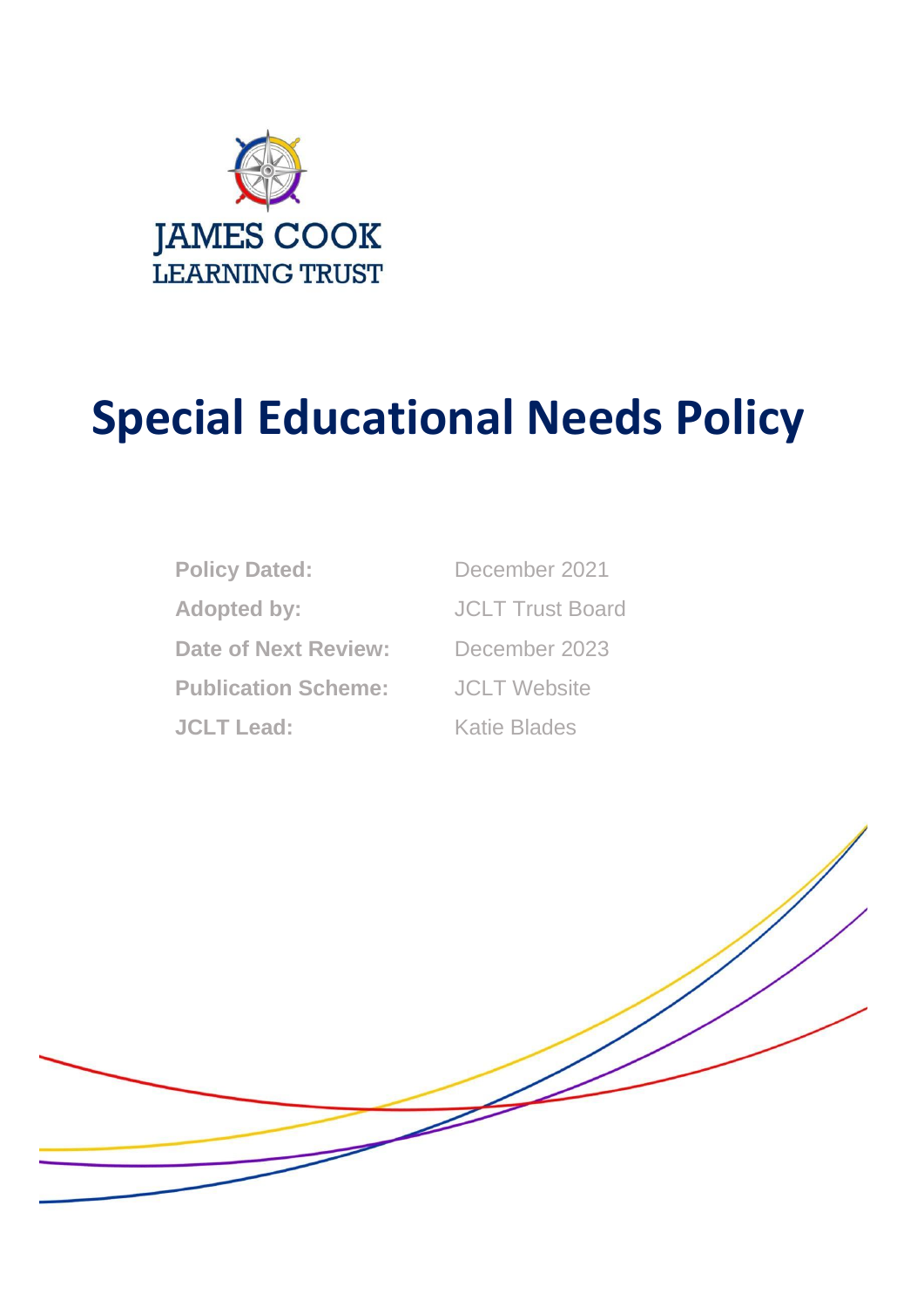# **SEND POLICY AND PROCEDURE**

# **James Cook Learning Trust**

| Version:                   | 3.0                        |
|----------------------------|----------------------------|
| Ratified by:               | <b>Trust Board</b>         |
| Date ratified:             | December 2021              |
| Name of originator/author: | Katie Blades               |
| Circulated to:             | All Trust staff            |
| Date issued:               | December 2021              |
| Review date:               | December 2023              |
| Target audience:           | <b>ALL TRUST EMPLOYEES</b> |
|                            |                            |

| <b>TABLE OF CONTENTS</b>                                                    |  |
|-----------------------------------------------------------------------------|--|
|                                                                             |  |
|                                                                             |  |
|                                                                             |  |
|                                                                             |  |
|                                                                             |  |
|                                                                             |  |
|                                                                             |  |
| 8 WHAT IS NOT CONSIDERED SEN - BUT MAY IMPACT ON PROGRESS AND ATTAINMENT? 4 |  |
|                                                                             |  |
|                                                                             |  |
|                                                                             |  |
|                                                                             |  |
|                                                                             |  |
|                                                                             |  |
|                                                                             |  |
|                                                                             |  |
|                                                                             |  |
|                                                                             |  |
|                                                                             |  |
|                                                                             |  |
|                                                                             |  |
|                                                                             |  |
|                                                                             |  |
|                                                                             |  |
|                                                                             |  |
|                                                                             |  |
|                                                                             |  |
|                                                                             |  |
|                                                                             |  |
|                                                                             |  |
|                                                                             |  |
|                                                                             |  |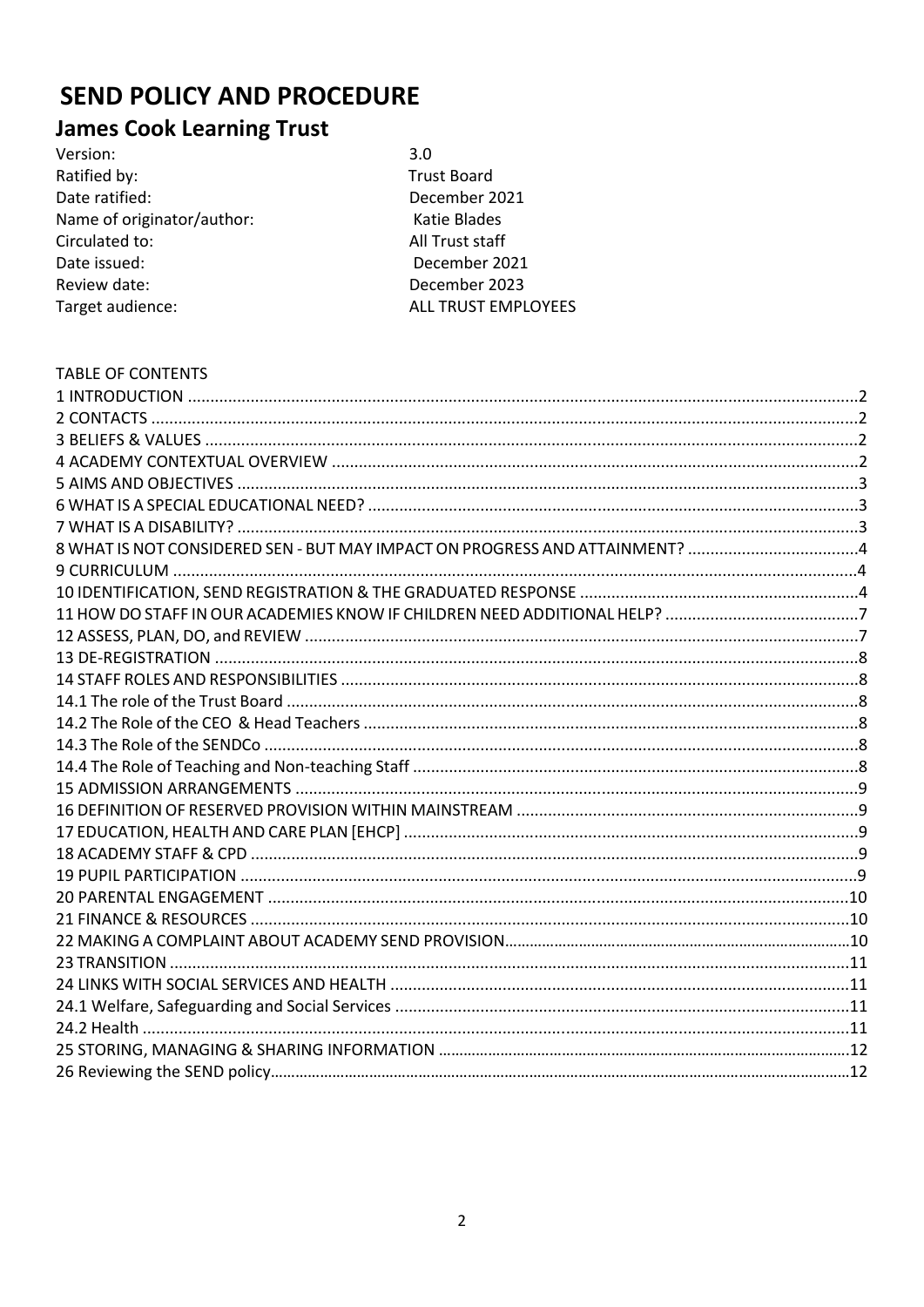# INTRODUCTION

This policy was developed by the James Cook Learning Trust SEND team, in liaison with the Senior Leadership Team (hereafter referred to as SLT) and the Trust Board. The Policy has been shared with all staff. It is available to parents and other interested parties and is published on each academy website.

This policy complies with the statutory requirements laid out in the 2014 SEND Code of Practice (0-25yrs). It has been written with reference to the following guidance documents:

- SEND Code of Practice (2014)
- Children and Families Act (2014)
- Care Act (2015)
- Equality Act 2010 Public Sector Equality Duty
- Equality Policy
- Schools SEN Information Report Regulations 2014 (referred to in this document as the Core Inclusion Offer)
- Statutory Guidance on supporting pupils at school with medical conditions
- Safeguarding Policy
- Accessibility Plan
- Anti-Bullying and Behaviour Policy
- General Data Protection regulations policy (GDPR)
- NASEN Updating SEND Policy (Guidance for Schools) 2014

#### **2 CONTACTS**

At each JCLT Academy:

There is a Special Educational Needs and Disability Coordinator (SENDCo) named on the academy website. The SENDCo is the designated person responsible for managing SEND provision and pupil outcomes and is a member of the Academy Senior Leadership Team.

The SENDCo is a qualified teacher; and holds the National SENDCo qualification, or is working towards this. A member of the Trust Board has responsibility for monitoring SEND provision and pupil outcomes.

#### **3 BELIEFS & VALUES**

All children are unique and every teacher is a teacher of every child – irrespective of individual need. We believe that wherever possible, children have an equal right to an inclusive education, which enables them to fully develop their personal, social and intellectual potential and to experience success every single day. We understand the importance of targeted, appropriate intervention to promote achievement beyond expectation. In our academies, all staff and pupils work together as a team to ensure high achievement. The Core Inclusion Offer provides further details on the range of specialist support on offer at each of the academies (sometimes referred to as 'Local Offer' or SEN Information Report').

#### **4 James Cook Learning Trust – ACADEMY CONTEXTUAL OVERVIEW**

Within James Cook Learning Trust MAT, pupils with SEND can be educated within a:

**Mainstream Academy**: Captain Cook, Lingfield, The Avenue

**Mainstream Academy with an additionally resourced provision**: Marton Manor (Please see school website for details of their special designation, pupil capacity and admission details).

The resources and learning environments of all our academies allow our children to access a setting which allows them to learn, play and grow together.

#### These include:

- Taking part in educational visits (including residential visits).
- Technology to enhance access to learning, in order to promote independence.
- Use of the JCLT SEN Assessment Framework (SAF) for pupils in KS2 to track small steps of progress
- Application for extra time for the completion of SATs, if appropriate.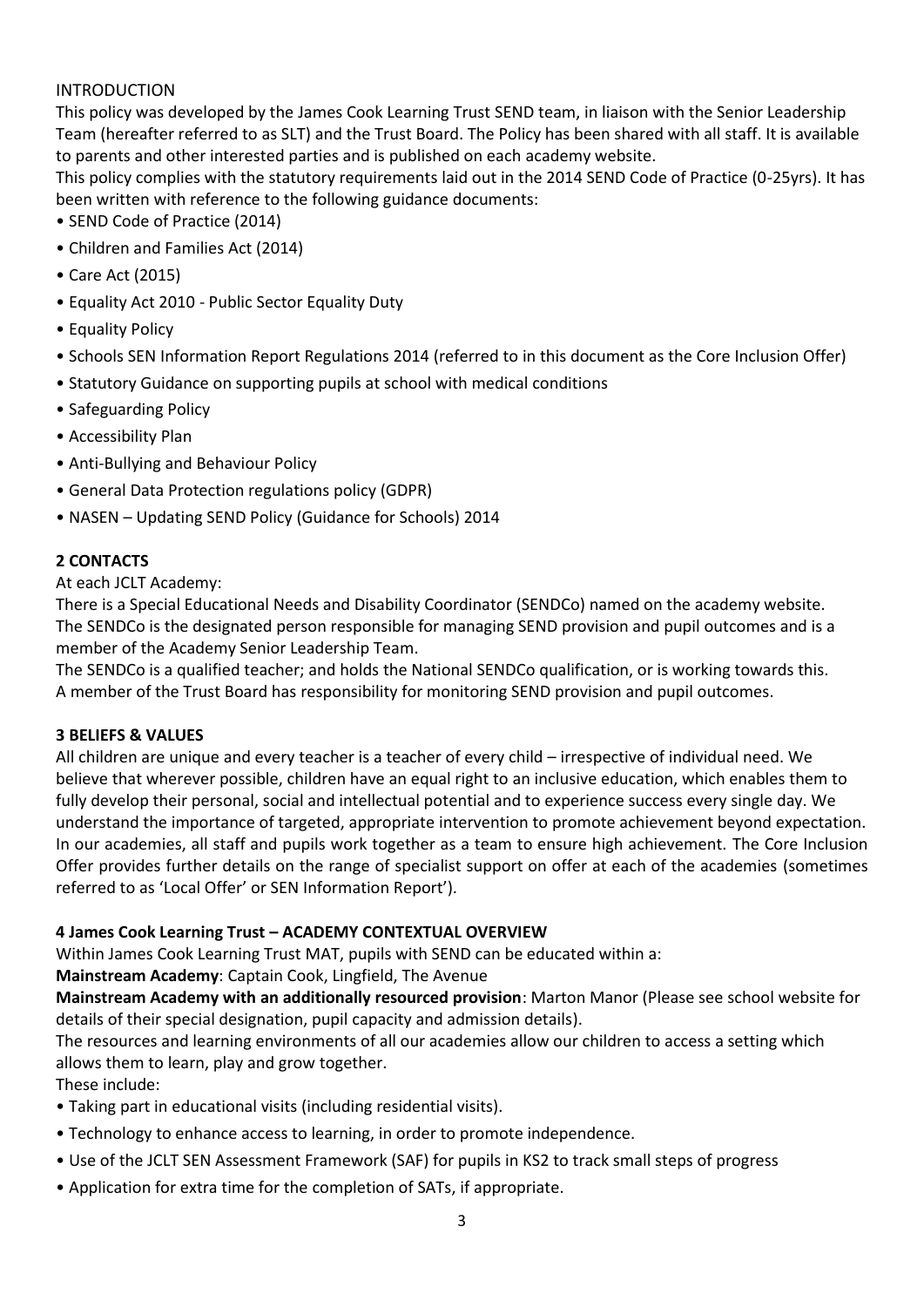• Small groups with higher staffing ratios to meet specific need

# **5 AIMS AND OBJECTIVES**

1. To ensure that each child with a Special Educational Needs and/or Disability can access and gain a positive experience from all aspects of academy life, and where necessary, reasonable adjustments will be made to allow them do to so.

2. To ensure the Trusts/Academy's philosophy, policies and procedures are underpinned in all of our actions and are actively promoted by all members of our community, so that:

a) high expectations are considered 'non-negotiable' for all children.

b) we have in place a consistently applied framework (see Graduated Response in section 10) for identifying those children whose individual needs will require intervention.

c) those children who are identified as SEND follow a regular cycle of assessment: ASSESS, PLAN, DO, and REVIEW.

d) Accessible systems are in place to record, monitor and track progress.

e) We produce a consistent, high level of relevant education for all our children through quality first teaching.

3. To ensure all children, whatever their ability, gender, ethnic origin, social background or disability, have access to a broad, balanced, relevant and differentiated curriculum.

4. To ensure all learning support and interventions are tailored to an individual's specific needs with a clear focus on pupil outcomes. Targets and outcomes will be routinely shared with the child and parents.

5. To work in partnership with everyone who cares for the individual child to ensure the very best outcomes through co-production.

6. To put the child at the centre of everything we do, raise aspirations and expectations, and give them a voice.

7. That we make appropriate use of SEND resources (at both SEN Support and EHCP stages) to procure the expertise of external agencies through a consistent and cyclical review of outcomes.

8. To provide ongoing, relevant staff CPD and training.

9. To produce targets that are appropriate to the individual, and which are consistently formulated, manageable, and are implemented as an integral part of our short-term planning and delivery.

10. To provide a clear structure for the management of specialist support, e.g. timetable and working guidelines for SUPPORT STAFF.

To provide the SENDCo with non-contact time to monitor children's progress, especially in relation to teaching, learning, annual reviews and target setting.

# **6 WHAT IS A SPECIAL EDUCATIONAL NEED?**

A child may have special educational needs either throughout, or at any time during their learning journey. Not all pupils with a disability will have a special educational need, and not all pupils with a special educational need meet the definition of a disability, however this policy covers all of these pupils.

A child has a special educational need if ''he or she has learning difficulties and needs special help. This help is known as special educational provision. A learning difficulty is where a child finds it much harder to learn than most children of the same age, or a disability which makes it difficult to use the educational facilities in the area'' (Code of Practice 2014).

# **7 WHAT IS A DISABILITY?**

A child has a disability if they ''have a physical or mental impairment which has a long term (a year or more) and substantial adverse effect on their ability to carry out normal day-to-day activities. Physical or mental impairment includes sensory impairments such as those affecting sight or hearing and long term health conditions such as asthma, diabetes or epilepsy'' (Equality Act 2010).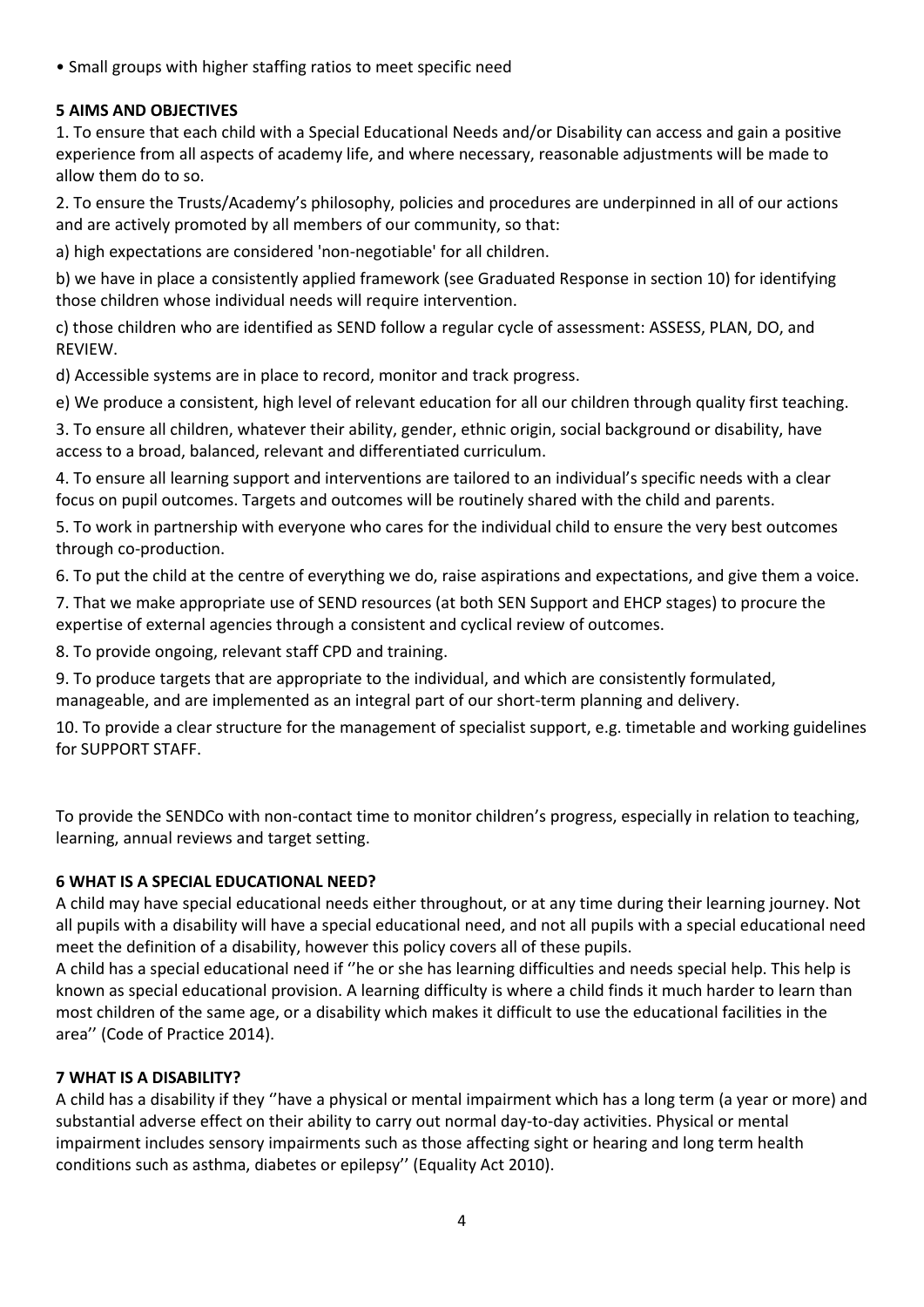#### **8 WHAT IS NOT CONSIDERED SEN - BUT MAY IMPACT ON PROGRESS AND ATTAINMENT?**

A child must not be regarded as having a special educational need or learning difficulty solely because: • they have a Disability (although 'reasonable adjustments' should be made in all settings under the current Disability Equality legislation).

• the language of the home differs from the language in which they are taught. However, it may be that in the short-term, children with little knowledge of English will need extra support to enable them to develop functional use of language.

- they have poor attendance or punctuality.
- there are concerns regarding health or welfare.
- they are in receipt of the Pupil Premium Grant.
- they are a Looked After Child.
- they are the child of a serviceman/woman.

• their behaviour is deemed unacceptable (unless there is clear evidence the behaviour is directly attributed to an underlying social/emotional concern which acts as a barrier towards the child successfully accessing their education, or, they have a diagnosed mental health need or are in the process of assessment).

Children who are identified as having one or more of the above difficulties are generally considered to be Vulnerable Learners. The Trust ensures appropriate mechanisms and safeguards are in place to closely monitor these children. All staff are aware of their collective responsibility in meeting the needs of vulnerable learners and reporting concerns.

#### **9 CURRICULUM**

Each academy provides a broad and balanced curriculum for all children. Some children may require additional personalisation and differentiation of the curriculum, which takes into account and supports their specific learning needs, whilst allowing them to share the same experiences as their peers. This is coordinated by the SENDCo. In class support is deployed to support children with SEND in the classroom. Where necessary, pupil class sizes may be reduced to allow for a more personalised approach to learning.

#### **10 IDENTIFICATION & SEND REGISTRATION**

The Department for Education recommends a cycle of Identify, Assess, Plan, Do and Review in relation to meeting the needs of all children with Special Educational Needs and Disabilities. JCLT uses a **Graduated Response,** which forms part of the DfE SEND Code of Practice, as illustrated below.

A special educational need can be identified at any stage of a child's learning journey; however, research tells us that early identification is vital. Staff will inform parents at the earliest opportunity to alert them to concerns and enlist their consent to the child being placed on the SEND Register. This stage is called SEN Support. The views and opinions of parents are an essential part of SEND registration. We work collaboratively with a range of professionals and we actively encourage parents to speak to us about their child's needs.

# **JCLT Graduated Response (To be read in conjunction with JCLT Graduated Response Guidance)**

The special educational needs of the great majority of pupils should be met effectively within mainstream settings without the LA needing to make an Education, Health and Care (EHC) Needs Assessment. The following graduated response supports the academy in deciding whether a child should be placed on SEN support, or whether, after the collection of evidence, an EHC assessment may be required.

For the purposes of the trust, and to meet the needs of all children, we have developed the following graduated response to ensure early intervention. Within this there are three stages: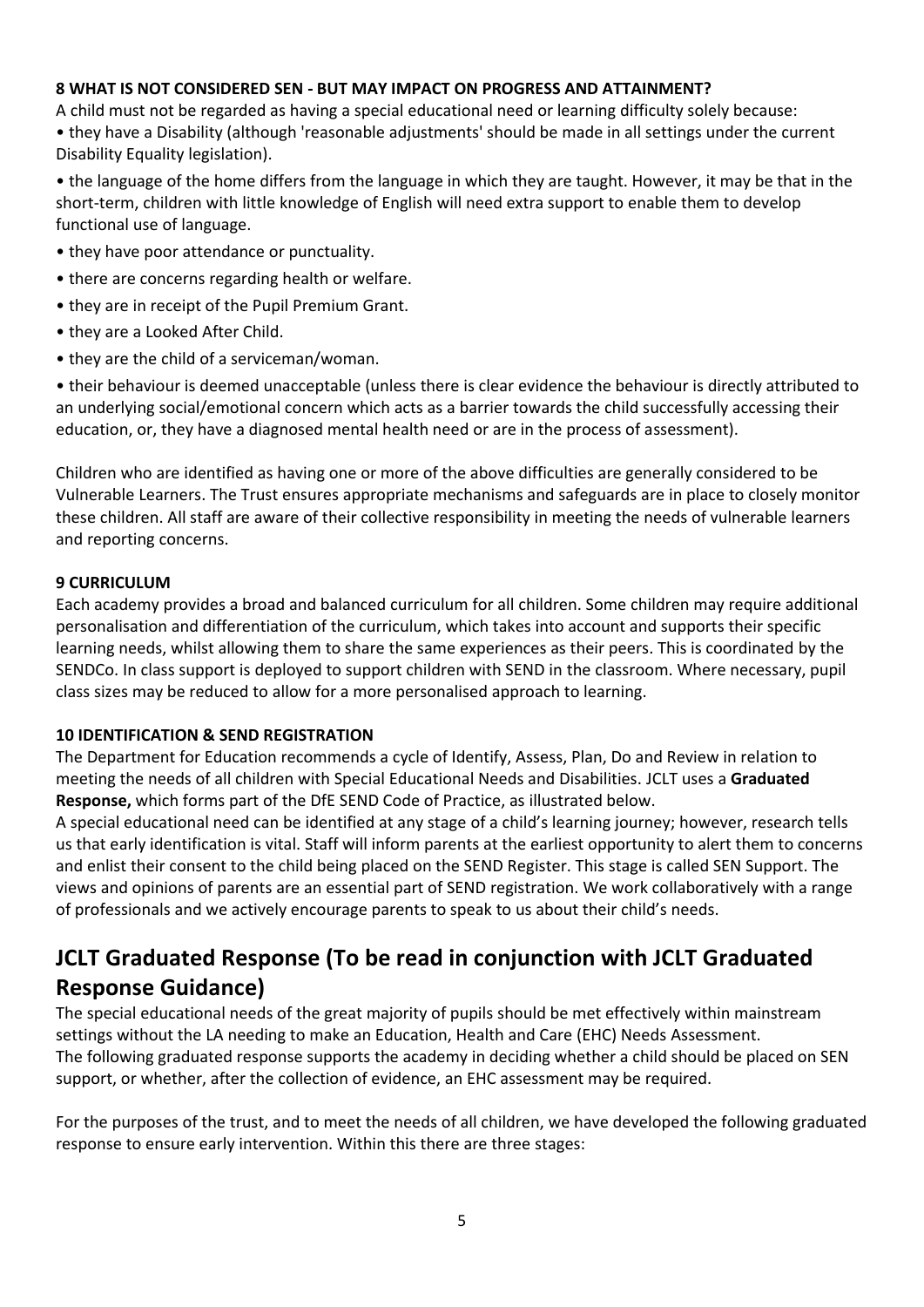#### **Cause for Concern**

This stage is for internal monitoring and assessment and will help build a picture of any child who may subsequently be registered at the SEN support stage. At this stage, the child will be able to access internal intervention to support quality first teaching. A record will be kept by the SENDCo. Teachers should keep any relevant evidence of support. Continuing discussions with parents should be arranged.

#### **SEN Support / SS Plan**

This is where formal SEND registration and support begins. Both class teachers and the SENDCo will already be aware of the child and the child will be closely tracked. School registration forms will now be completed with parents and the child will be registered on SIMS as having a Special Educational Need. External agency reports may be required to build the picture of evidence and support required.

This should not be the first time parents have heard of any concerns.

#### **EHCP**

This replaces the statement process. There will now be a growing picture of evidence in terms of support, assessments and multi-agency work. At this stage the SENDCo will lead the referral and the meetings required to gain an EHC needs assessment.

Parents will have been fully involved in the graduated response to date, meaning EHC referral meetings will be expected and supported.

# **Education Health and Care Needs Assessment**

# **Moving from SEN Support to an EHC Needs Assessment:**

The special educational needs of the majority of children should be met effectively within mainstream settings without the LA needing to make an EHC Needs Assessment. In a very small number of cases the LA will need to make an EHC Needs Assessment and then consider whether or not to issue an Education Health and Care Plan (EHC Plan).

An EHC Needs Assessment itself **will not always** lead to an EHC Plan. Before an EHC Assessment is made a Referral Planning Meeting will take place. This meeting will consider whether the SEN Support Plan sufficiently meets the needs of the child, or should assessment proceed - are there other services and interventions which would meet the child's needs (Stage 1: EHCP Pathway) or more specialist placement required?

# **Referral Planning Meeting (RPM):**

For the RPM a SEN referral form must be completed with the SENDCo. This will capture specific issues regarding the child's / young person's areas of additional needs against:

**Example 3 schools identification of additional learning need;** 

timeline for identification

involvement of other professionals;

use of allocated resources to support children and young people with additional needs (6K plus);

provision map / SEN Support Plan.

Schools and colleges will need to *clearly demonstrate* if they have taken all relevant and purposeful action to meet the child's learning difficulties, those difficulties remain or have not been remedied sufficiently. The Multi-agency EHC Panel will need to examine a wide range of evidence:

\* Evidence that the school has responded appropriately to the requirements of the curriculum, especially the section entitled "inclusion providing effective learning opportunities for all children"

\* Evidence provided by the child's school, parents and other professionals as to the nature, extent and cause of the child's learning difficulties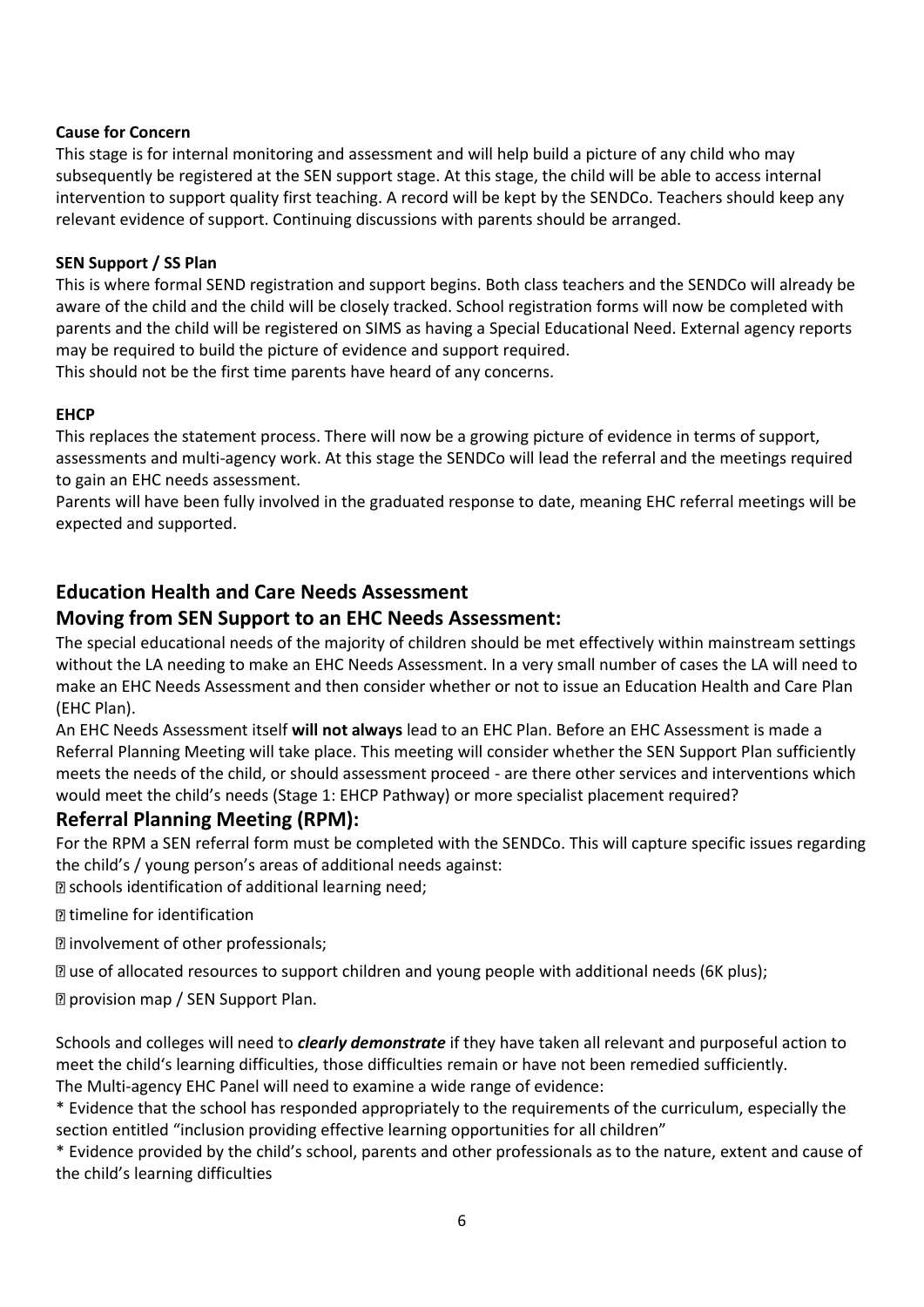\* Evidence of action also taken by the school to meet and overcome those difficulties (interventions, support, reports)

\* Evidence of the rate and style of the child's progress (Assessment tracking)

\* Evidence that where some progress has been made, it is as a result of much additional effort and instruction at a sustained level **over and above** normal classroom intervention and provision without an EHC Plan

\* Financial resources available to the school (notional SEN funding) have been used fairly and appropriately (up to 6k).

The LA Multi-agency EHC Panel will always require evidence of academic attainment in all areas of learning. Key indicators include:

- \* The results of assessments and tests in the core subjects of the National Curriculum
- \* The outcomes of baseline assessment
- \* Information about progress in the early learning goals
- \* Attainment levels assessed by an Educational Psychologist (but not a pre-requisite).

# **Checklist: Evidence to be provided by the academy**

When making a request for an EHC Needs Assessment, the school should state clearly the reasons for the request and submit the following evidence relating to the SEN Support stage:

- \* The views of parents
- \* The ascertainable views of the child
- \* Copies of relevant information relating to SEN provision (i.e. Short term SEN targets/SEN Support Plan)
- \* Evidence of progress over time
- \* Copies of recent (within 9 12 months) advice, where available, from Educational Psychologist, Health and Social Care

\* Evidence of the involvement and views of professionals with relevant specialist knowledge and expertise outside the normal competence of the school

\* Evidence of the extent to which the school has followed such advice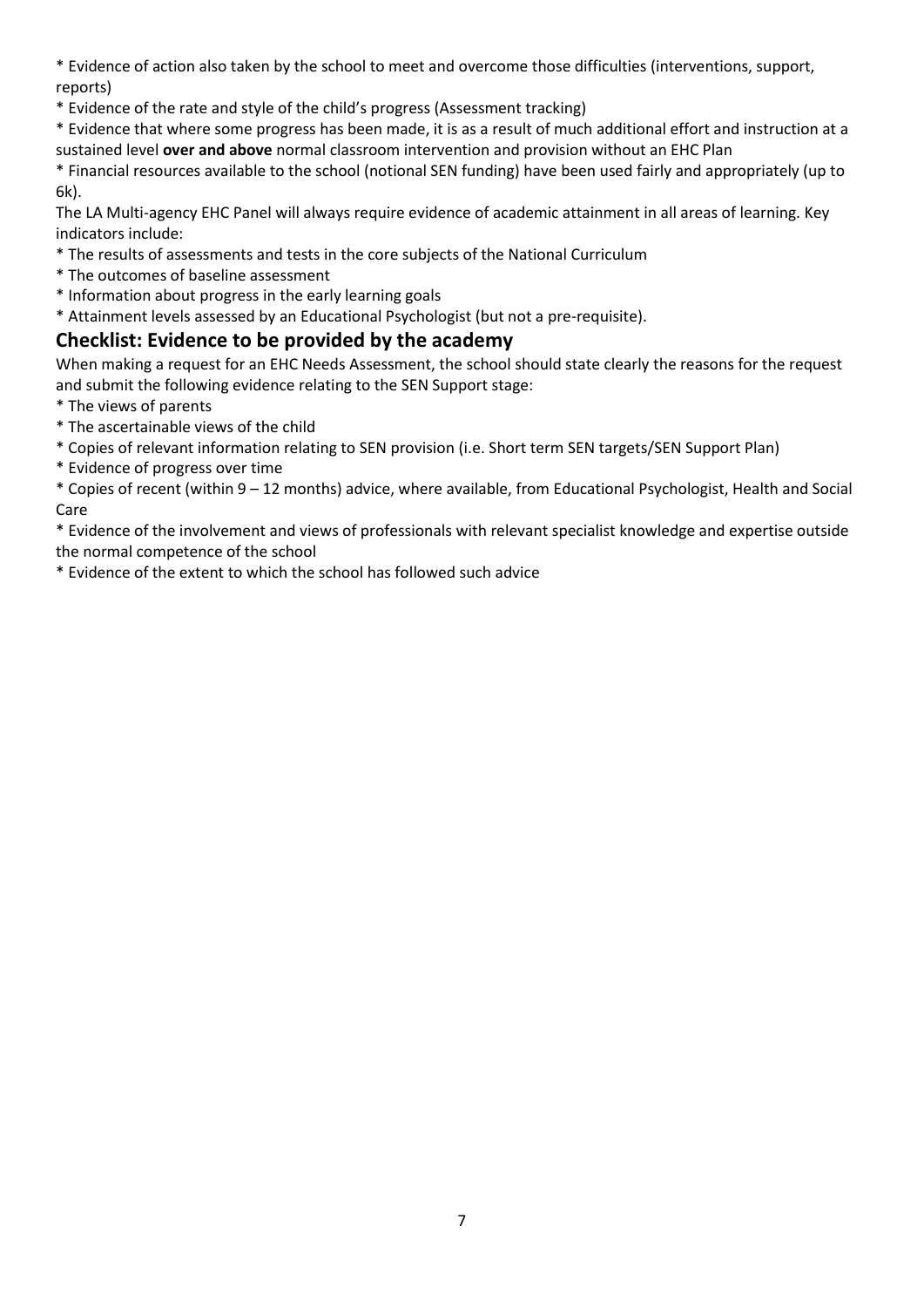# **11 HOW DO STAFF IN OUR ACADEMIES KNOW IF CHILDREN NEED ADDITIONAL HELP?**

The Code of Practice (2014) defines Special Educational Needs as falling into one or more of four categories: Communication and Interaction - Autism, Asperger's Syndrome, Speech, Language, Communication & Interaction difficulties.

Cognition and Learning – Specific learning difficulties (Dyslexia), Moderate Learning difficulties, Severe Learning difficulties and Profound and Multiple Learning difficulties.

Social, emotional and mental health – significant social and/or emotional needs. (NOTE: Mental Health replaced Behaviour in the new 2014 Code of Practice).

Sensory and/or Physical needs – Hearing Impairment, Visual Impairment, Multi-Sensory Impairment, Physical difficulty.

The purpose of identification is to establish what action the Academy needs to take, inform parents and assign appropriate resources and interventions as early as possible.

# **12 ASSESS, PLAN, DO, REVIEW**

# **ASSESS**

Academy staff complete baseline assessments for all EYFS children. This provides us with accurate information about cognitive development and social skills. Class teachers and SLT analyse this data, and this allows them to identify children who may require additional support with learning. Once an additional need is identified, parents are informed and the SENDCo continues to monitor progress. Parental feedback and student voice are gathered. This can then lead on to specific cognitive, language, emotional and/ or physical and sensory assessments.

On-going assessment helps to inform the level of support required to address any issues a child may have throughout their time at the academy. Progress is monitored and data from class teachers is collated every term and tracked using a data tracking tool.

#### **PLAN**

How will academy staff support my child and how will parents be involved in planning for those needs? All staff are aware of a student's individual needs via a Sen Support Plan (SSP). SSPs are working documents for children with SEN written by the teacher in partnership with any outside specialists involved with the child. All staff are responsible for ensuring the plan is followed and appropriate provision is in place so that each child with SEND can participate effectively in every aspect of academy life.

# **DO**

How will the curriculum be matched to my child's needs?

SEND intervention is coordinated by the SENDCo. Quality first teaching in the classroom supports the child. Some children will require more intensive levels of support.

When a child has been identified with special needs, their work may need to be differentiated by the class teacher to enable them to access a broad, balanced and relevant curriculum more easily. This may also require specific resources e.g. writing slopes, coloured overlays.

Targets will be set according to the child's area of need. These will be monitored by the classroom teacher and by the SENDCo three times a year. Discussion will take place with parents at parent's evenings. The SENDCo will also be available to answer specific concerns.

If a child is not making the expected progress and specific gaps are then identified, it may be appropriate for them to work within a smaller intervention group. These groups may be run inside the classroom or outside by a teacher, teaching assistant or a specialist from outside the academy.

Higher levels of support may be required through a more detailed Education, Health and Care Plan (explained later in this document).

# **REVIEW**

How will I know how my child is doing and how will you help me support my child?

Student progress is reviewed each term and parents are invited into school twice a year for parent / teacher consultations, where they will also receive and discuss their child's Academy Report. The SENDCo monitors the whole academy assessment data and highlights any students that are not achieving expected outcome levels. EHCPs are reviewed annually but an interim review can be called at any time, should the need arise.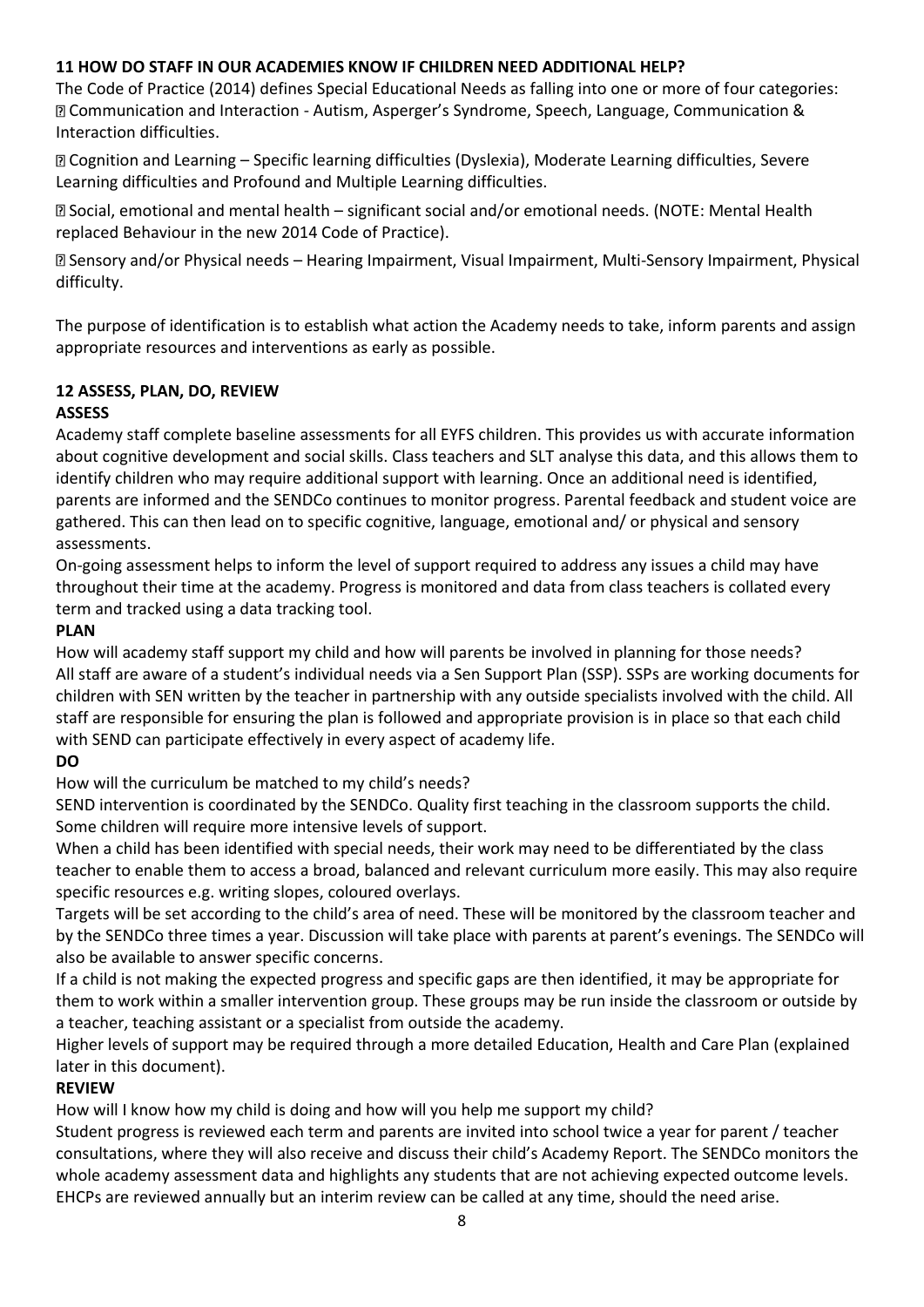#### **13 DE-REGISTRATION**

When a child has met agreed outcomes, the SENDCo, in consultation with other key professionals, may decide that the child's name should be withdrawn from the SEND register. In this instance, the SENDCo will meet with parents to explain in detail what progress the child has made, what support will be in place to ensure the child still has their educational needs monitored (to prevent regression), and what their learning pathway will look like. This process is called de-registration.

#### **14 STAFF ROLES AND RESPONSIBILITIES**

#### **14.1 The role of the Trust Board**

The Board should, in co-operation with the CEO, determine the academy's general policy and approach to provision for children with SEND, establish the appropriate staffing and funding arrangements and maintain a general overview of academy work.

Each Local Governing Body appoints a governor to take interest in, and monitor SEND provision and will have an understanding of how to interpret SEND data and how this is linked to outcomes.

The Board has appointed a nominated person with responsibility for taking particular interest and closely monitor the academy's work on behalf of children with SEND, including dealing with SEND complaints.

#### **14.2 The Role of the CEO / Executive Head Teacher & Head Teacher**

The Headteacher, who is overseen by the CEO and Executive Head, has responsibility for the day to day management of all aspects of academy work, including the admission of and provision for children with SEND. The CEO, Headteacher and SENDCo will keep the Board fully informed.

#### **14.3 The Role of the SENDCo**

The SENDCo, working closely with the CEO, Headteacher, SLT and fellow teaching staff should be closely involved in the strategic development of SEND policy and provision. This includes:

- Managing the day to day operation of the academy SEND policy and provision.
- Working closely with relevant agencies, partners and other stakeholders.
- Liaising with parents/carers of children with SEND.
- Managing and overseeing the records for all children with SEND.
- Monitoring progress of children on the SEND register.
- To ensure that parents are made aware when their child is placed on the school SEND register.
- Oversee progress, outcomes, entitlement and statutory reviews within the academy.
- To arrange and attend Annual Reviews for all children in receipt of an EHCP.
- Assist with transitional arrangements to secondary school and liaise with secondary school SENDCos.
- Co-ordinating the use of SAF (Sen Assessment Framework) as a tool for monitoring and assessing children with SEND who are working below national expectations in KS2

#### **14.4 The Role of Teaching and Non-teaching Staff**

All teaching and non-teaching staff should be fully aware of academy procedures in relation to children with SEND. They should:

• Identify any child who requires additional support or who has a SEND (applying the graduated response in relation to all children with additional needs).

• Work closely with the SENDCo to ensure the appropriate provision is being made to promote the emotional, physical and educational well-being of the children in their care.

• Liaise with appropriate outside agencies.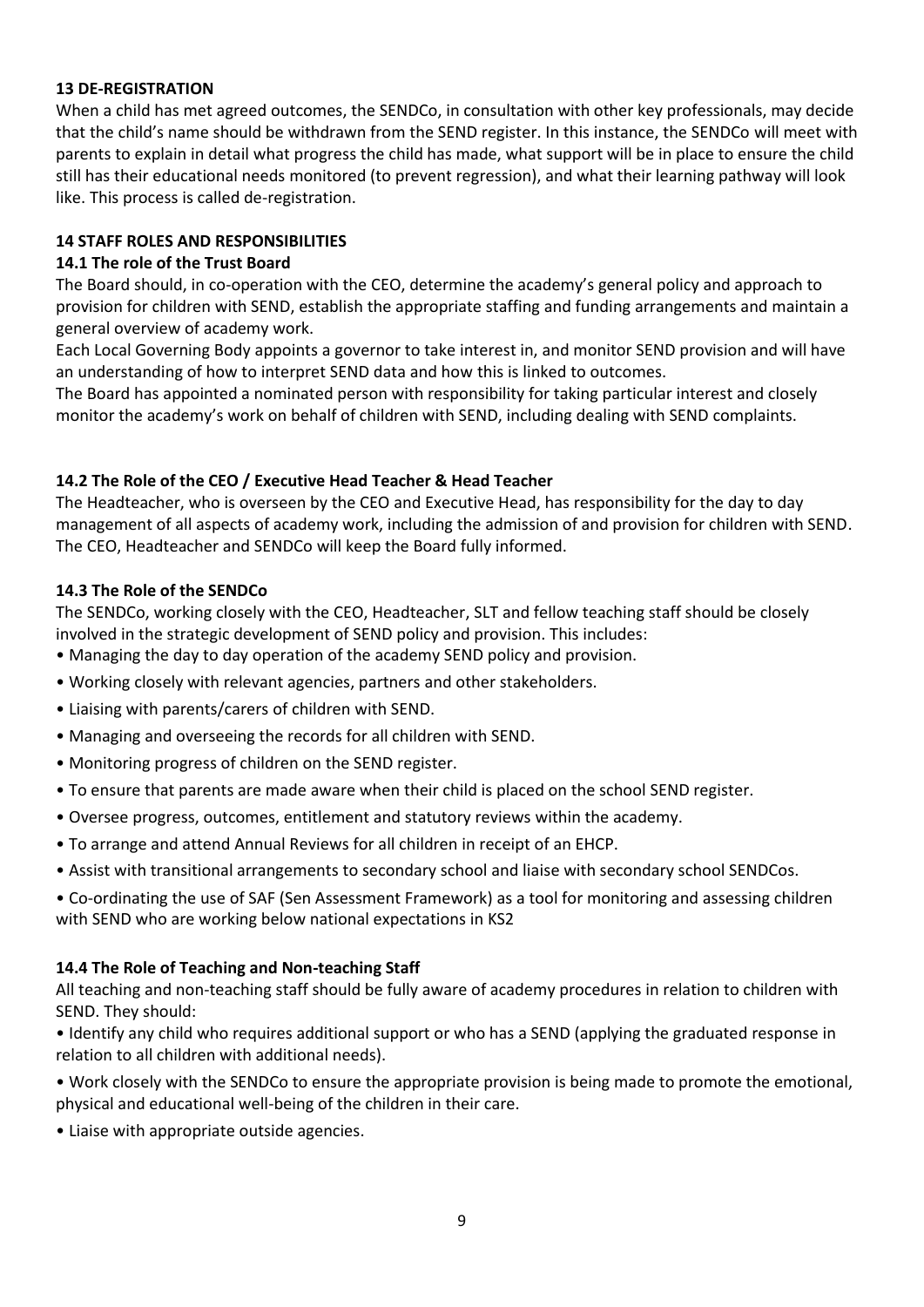• Contribute to, and/or attend annual reviews for all children with an EHCP. Work collaboratively using target setting, assessment and review cycle within the school to ensure children receive appropriately differentiated and personalised provision.

• Be actively involved in the day-to-day planning for children with SEND for which they are responsible.

# **15 ADMISSION ARRANGEMENTS**

Each academy has adopted their respective LA admission procedures for all mainstream admissions; the general Admissions Policy can be obtained from the LA or the academy website.

When a child with SEND requires more specialist provision, which the 'home' Local Authority has identified via their EHC Panel, a separate criteria for admission must be followed. The category of SEND catered for in each academy is detailed in their annual SEN Information report, and published on the academy website.

Children referred to Marton Manor additionally resourced provision must be referred by the LA. Parents wishing to place their children will be signposted to their 'home' LA.

Waiting lists for additionally resourced provision are maintained by Middlesbrough LA and Redcar & Cleveland LA SEND Teams.

The Secretary of State for Education reserves the right to make the final decision on SEND placements.

# **16 DEFINITION OF RESOURCED PROVISION (RP) AND UNIT PROVISION (UP) WITHIN MAINSTREAM**

Specialist provision in mainstream schools for pupils with SEND is categorised as the following by the DfE: SEN Units are special provisions within a mainstream school where the children with a specific type of SEN are taught mainly within separate classes.

Resourced Provisions are where places are reserved at a mainstream school for pupils with a specific type of SEN. Pupils may be taught mainly within mainstream classes, but require support of a base and some specialist facilities around the school.

# **17 EDUCATION, HEALTH AND CARE PLAN (EHCP)**

If an academy feels that a child is not making the expected levels of progress, despite following the graduated response of Assess, Plan, Do, and Review, the SEND Inclusion Team will discuss the possible need to refer the child to the Local Authority for an Education, Health and Care assessment (EHC). We will always consult with parents and professionals prior to making a referral and seek their views. The EHC assessment takes up to 20 weeks and could result in the child being issued with an Education, Health and Care Plan (EHCP). This is a legal document and it usually means a child requires a higher level of support which would not ordinarily be provided from the basic funding made available to the Academy.

# **18 ACADEMY STAFF & CPD**

The SENDCos across JCLT are experienced in supporting children with a range of needs. They work collaboratively with other schools in the locality, as well as a range of external professionals who provide inset on assessments, intervention, training and safe handling techniques. All staff are committed to further developing their expertise through additional training and CPD programs. The SEND Lead Practitioner works across the 4 academies and, upon request, in other LA schools to offer strategies and advice via Outreach support.

# **19 PUPIL PARTICIPATION**

Each academy encourages all children to take responsibility and to make decisions about their learning journey. This is an integral part of the academy culture and ethos. We support all children to express their views and opinions about all aspects of academy life. We involve children at an appropriate level to set their own targets. This fosters ambition and inspires them to achieve their goals and allows them to make judgments about their own performance.

All children are encouraged to express their opinions to members of the Student Council. Children with SEND are also given the opportunity to express their views as part of the Annual Review Process, or at any time by speaking to an adult.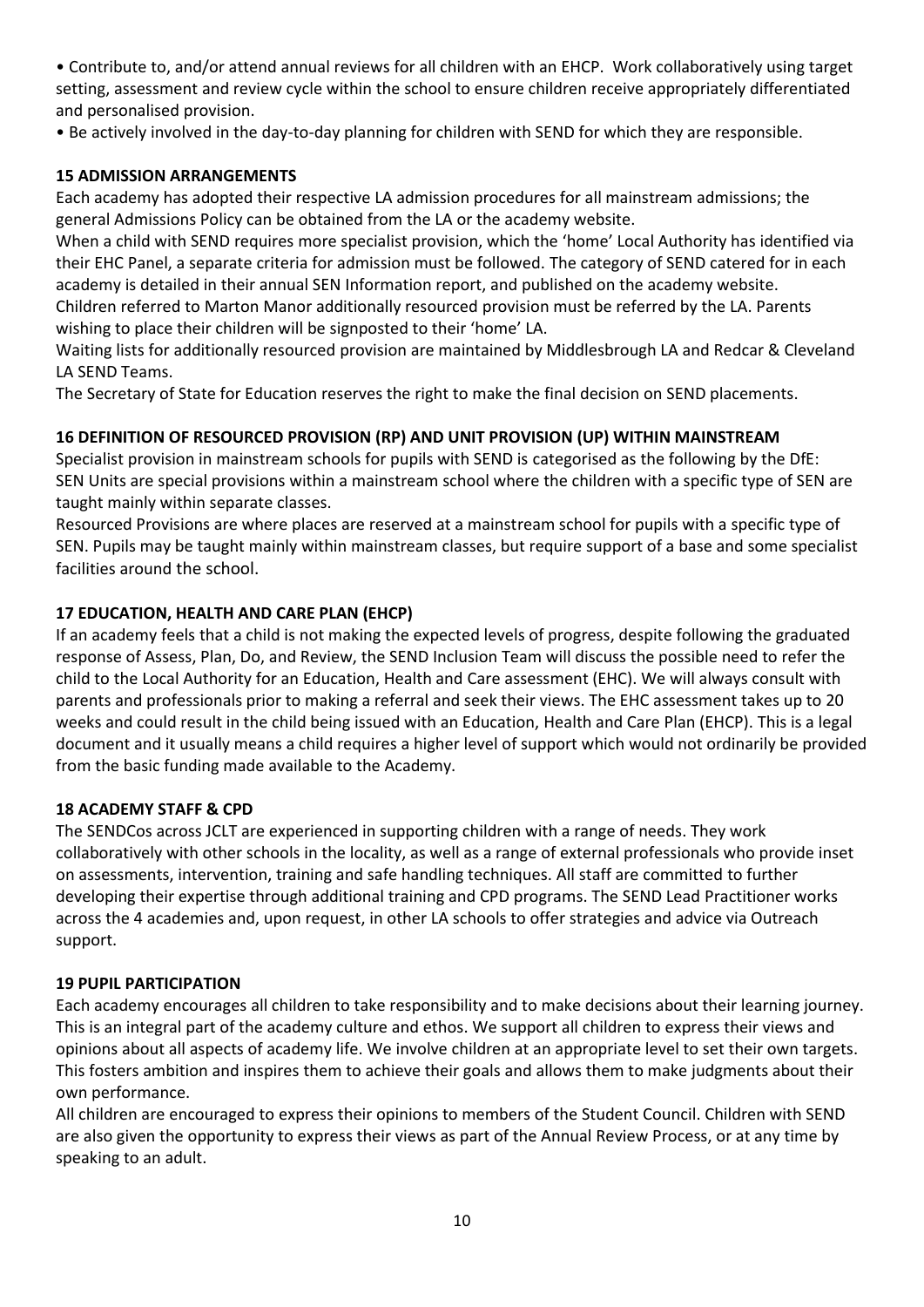#### **20 PARENTAL ENGAGEMENT**

We know that better outcomes for a child can only be achieved when everyone works together. By continually engaging with parents, concerns can be addressed and resolved at the earliest opportunity. Children also feel valued when they know that the adults caring for them have a vested interest in their well-being, and this raises self-esteem and boosts confidence. We encourage parents to access support from academy staff. We also encourage parents to access local support networks and include more information in each academy SEN Information report (Local Offer/Core Iclusion Offer); this is published annually and available on the website.

# **21 FINANCE & RESOURCES**

Children with SEND will often require access to additional resources, beyond what is ordinarily available to the academy, to enable them to make further progress in a range of areas (i.e. learning, personal/developmental). This allows the academy to narrow the attainment gap and ensure that children achieve better outcomes. To do this, the academy receives enhanced funding allocated by the Education and Skills Funding Agency (ESFA) and the Local Authority (LA) for some children with SEND.

The main formula for calculating the academy budget is based on the total number of students on roll at January Census; this is referred to as Basic Pupil Entitlement and includes the 'Age-Weighted Pupil Unit' 20 AWPU) and some other proxy indicators to determine funding, in order to meet the needs of our most vulnerable learners. Some proxy indicators include local geographical information such as deprivation and socio-economic factors (IDACI Index), meaning each academy funding allocation is unique.

# **There are four main funding streams for SEND:**

- Notional SEND Budget [funded by the ESFA]. This funding and helps provide additional support for children registered at SEN Support. This is known as Element 2 funding.
- ESFA High Needs Funding Block [£6k per filled Unit placement or £10k per Special School place]. This is known as Element 1 & 2 funding.
- Local Authority Top-up fees. Paid per pupil to Unit provision and Special School provision, at agreed banding rates which match a LA descriptor of need. This is known as Element 3 funding.
- Local Authority High Needs Funding matrix [mainstream Academies can apply to the LA to receive funds for children who have additional needs but do not meet criteria for a 'Unit' placement]. This is known as Element 3 funding.

# **A separate funding grant for other vulnerable learners (some of whom have SEND) is paid by the ESFA:**  Pupil Premium Funding Grant / Early Years Premium (ESFA)

# **22 MAKING A COMPLAINT ABOUT ACADEMY SEND PROVISION**

If a parent/carer has an issue with the way the academy is supporting their child's special needs or their EHCP, there is a process to do this which is separate to the general academy complaints procedures.

We aim to make both the parents and child feel part of the whole Academy process in relation to SEND, in the hope that we can resolve issues before they reach the complaint stage. If a parent/carer has an issue they are unhappy about, the first thing they should do is make an appointment to speak to the class teacher, and/or SENDCo. Parents are free to ask a family member, friend or advocate to accompany them. If, after receiving a response from the teacher or SENDCo, the parent/carer is still unhappy, they should talk to the Head teacher. They can do this in person or in writing. Complaints cannot be fully investigated if they are sent to an academy or the Trust anonymously; in order for the complainant to receive a robust and timely response, all complainants must provide a name and contact details.

At the same time, parents/carers may also wish to seek separate, independent advice and guidance from SENDIASS (Special Educational Needs and Disability information, advice and support service). Each Local Authority Local Offer website must produce SENDIASS contact details.

If the issue cannot be resolved following the informal processes outlined above, the parent/carers may want take a more formal route of complaint. There are different options, and which route the parent takes depends on what the complaint is about (see below).

Contact to the CEO/Trust Board – this is the next level of complaint if a parent is not satisfied with the response from the Academy Headteacher.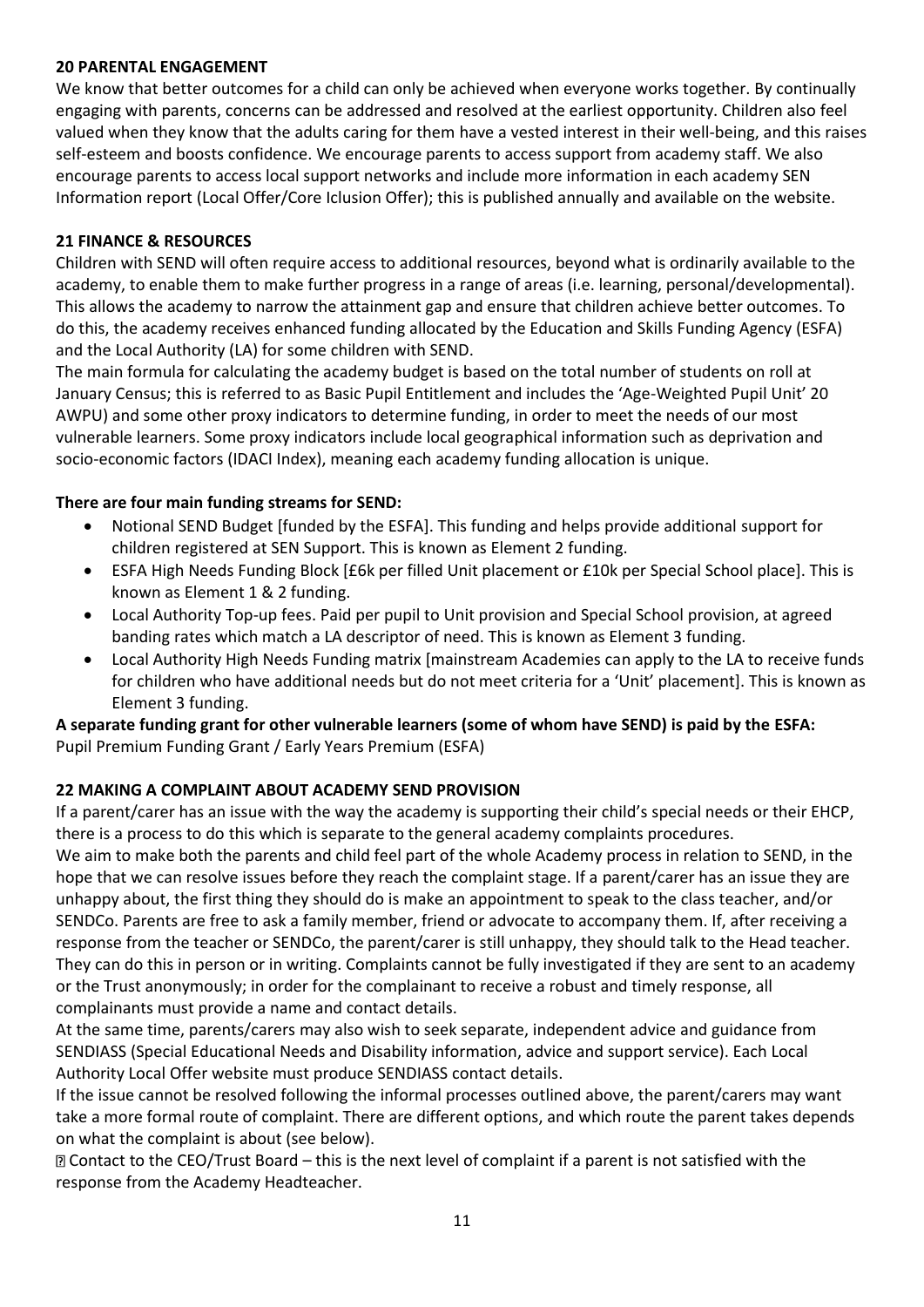Contact to the Local Authority SEND Team – this can be done simultaneously alongside the complaint to the Trust Board.

Contact to the Information Commissioner - if a parent has problems accessing school records, minutes of governors meetings, school policies or other public documents, or if they believe their child's records have been disclosed unlawfully, are incorrect or out of date, they should first exhaust the academy complaints procedure.

Contact Ofsted - Ofsted is the body which inspects a range of public services including schools. Schools are inspected at least once every three years. Parents have a legal right to complain to Ofsted on the work of maintained schools, academies, city technology colleges, maintained nursery schools and non-maintained special schools. It is important to remember that parents can only make complaints to Ofsted about issues that affect the whole school and not about an individual child or young person. Ofsted could investigate complaints about: the quality of education and standards achieved; inadequate provision for pupils with special educational needs; neglect of pupils' personal development and wellbeing; and the quality of leadership and management, for example, whether the school spends its money well.

Contact the Department for Education – the DfE will look at a complaint about a maintained school, academy or free school from anyone who is unhappy with the way in which a school or educational establishment is acting. For the Department for Education to intervene in a school or educational establishment following a complaint, they need to be sure the school or educational establishment has: acted or is proposing to act unreasonably in the exercise or performance of its functions under certain legislation; or, failed to discharge a duty at all under certain legislation.

Appeal to the Special Educational Needs and Disability Tribunal (SENDIST) / Mediation - parents and young people can appeal to the SENDIST about decisions that the local authority has made about their child or young person or young adult up to 25 years old, and, disability discrimination about schools, educational establishments and local authorities. In some circumstances, before a parent can register with SENDIST they may need to evidence they have engaged with a Mediation service to resolve the issue.

# **23 TRANSITION**

School transition can be a stressful time for a child and the family. We want to make this process as positive and enjoyable as possible for all involved. Parents can request a meeting with a SENDCo and/or class teacher to discuss their child's specific needs with regards to transition at any time.

The SENDCo and Class teachers work closely with feeder secondary schools to gather and share information about each child. If your child has an EHCP you will be invited to attend a review meeting during Year 6 to ensure a suitable transition plan is in place.

#### **24 LINKS WITH SOCIAL SERVICES AND HEALTH**

#### **24.1 Welfare, Safeguarding and Social Services**

Each academy has a senior leader who acts as designated person with responsibility for Child Protection & Safeguarding. The designated person works closely with the pastoral lead and SENDCo. This ensures that there is a clear and holistic view of children recognised as vulnerable learners. All staff receive safeguarding inset annually, and a dedicated system for effectively recording welfare or safeguarding issues is in place (CPOMS). JCLT has a designated member of the Board who has responsibility for overseeing and monitoring safeguarding. There are clear procedures in place for referring children to Social Services, as outlined in the Middlesbrough Local Safeguarding Children's Board and Redcar & Cleveland Local Safeguarding Children's Board guidelines. Each Local Authority has a Local Area Designated Officer (LADO) who has responsibility for dealing with allegations made against members of school staff.

#### **24.2 Health**

Each academy has a designated school nurse employed by the local health authority. The nurse works closely with the SENDCo to ensure that children's medical needs are addressed. The nurse will also make referrals to other appropriate health practitioners if necessary.